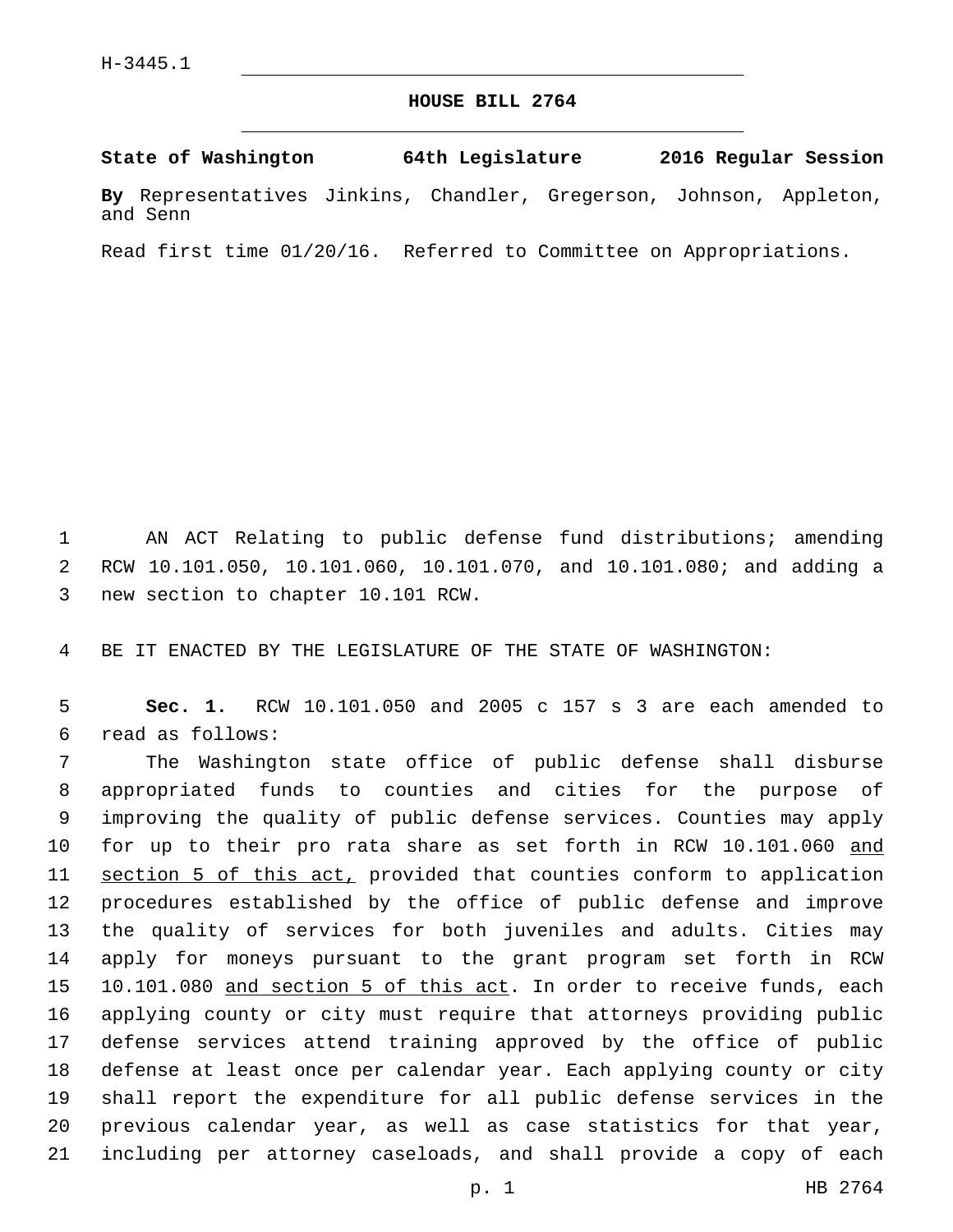current public defense contract to the office of public defense with its application. Each individual or organization that contracts to perform public defense services for a county or city shall report to the county or city hours billed for nonpublic defense legal services in the previous calendar year, including number and types of private 6 cases.

 **Sec. 2.** RCW 10.101.060 and 2005 c 157 s 4 are each amended to 8 read as follows:

 (1)(a) Subject to the availability of funds appropriated for this purpose, the office of public defense shall disburse to applying counties that meet the requirements of RCW 10.101.050 designated 12 funds under this chapter on a pro rata basis pursuant to the formulas 13 set forth in RCW 10.101.070 and section 5 of this act and shall 14 disburse funds to eligible cities((<del>, funds</del>)) pursuant to RCW 15 10.101.080 and section 5 of this act. Each fiscal year for which it receives state funds under this chapter, a county or city must document to the office of public defense that it is meeting the standards for provision of indigent defense services as endorsed by the Washington state bar association or that the funds received under this chapter have been used to make appreciable demonstrable improvements in the delivery of public defense services, including 22 the following:

 (i) Adoption by ordinance of a legal representation plan that addresses the factors in RCW 10.101.030. The plan must apply to any contract or agency providing indigent defense services for the county 26 or city;

 (ii) Requiring attorneys who provide public defense services to 28 attend training under RCW 10.101.050;

 (iii) Requiring attorneys who handle the most serious cases to meet specified qualifications as set forth in the Washington state bar association endorsed standards for public defense services or participate in at least one case consultation per case with office of public defense resource attorneys who are so qualified. The most serious cases include all cases of murder in the first or second degree, persistent offender cases, and class A felonies. This subsection (1)(a)(iii) does not apply to cities receiving funds under 37 RCW 10.101.050 through 10.101.080 and section 5 of this act;

 (iv) Requiring contracts to address the subject of compensation 39 for extraordinary cases;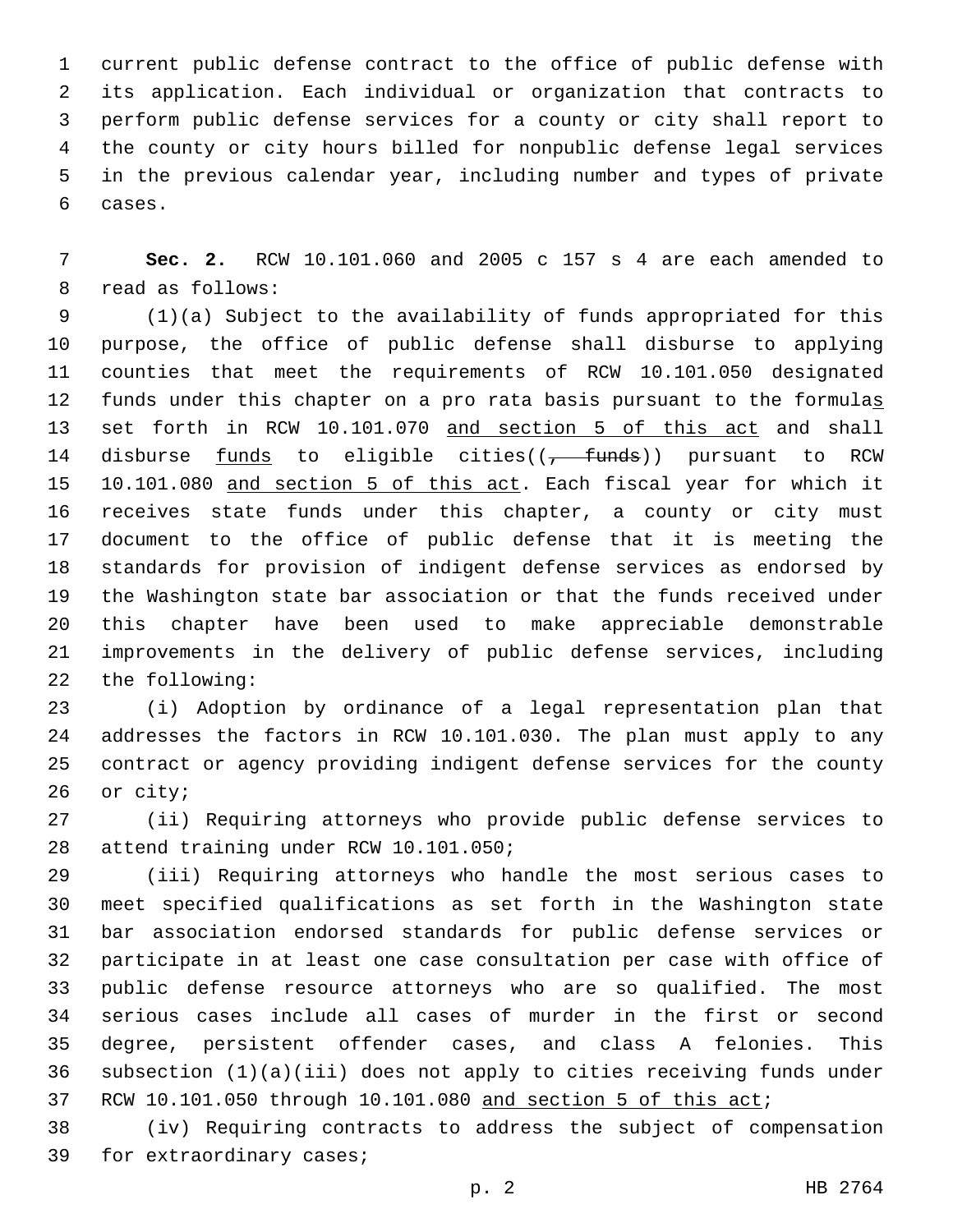(v) Identifying funding specifically for the purpose of paying experts (A) for which public defense attorneys may file ex parte motions, or (B) which should be specifically designated within a public defender agency budget;4

 (vi) Identifying funding specifically for the purpose of paying investigators (A) for which public defense attorneys may file ex parte motions, and (B) which should be specifically designated within 8 a public defender agency budget.

 (b) The cost of providing counsel in cases where there is a conflict of interest shall not be borne by the attorney or agency who 11 has the conflict.

 (2) The office of public defense shall determine eligibility of counties and cities to receive state funds under this chapter. If a determination is made that a county or city receiving state funds under this chapter did not substantially comply with this section, the office of public defense shall notify the county or city of the failure to comply and unless the county or city contacts the office of public defense and substantially corrects the deficiencies within ninety days after the date of notice, or some other mutually agreed period of time, the county's or city's eligibility to continue receiving funds under this chapter is terminated. If an applying county or city disagrees with the determination of the office of public defense as to the county's or city's eligibility, the county or city may file an appeal with the advisory committee of the office of public defense within thirty days of the eligibility determination. The decision of the advisory committee is final.

 **Sec. 3.** RCW 10.101.070 and 2005 c 157 s 5 are each amended to 28 read as follows:

 The moneys shall be distributed to each county determined to be eligible to receive moneys by the office of public defense as 31 determined under this section. With the exception of funds identified 32 in section 5 of this act, ninety percent of the funding appropriated 33 shall be designated as "county moneys." ((and)) All county moneys under this chapter shall be distributed as follows:

 (1) Six percent of the county moneys appropriated shall be distributed as a base allocation among the eligible counties. A county's base allocation shall be equal to this six percent divided 38 by the total number of eligible counties.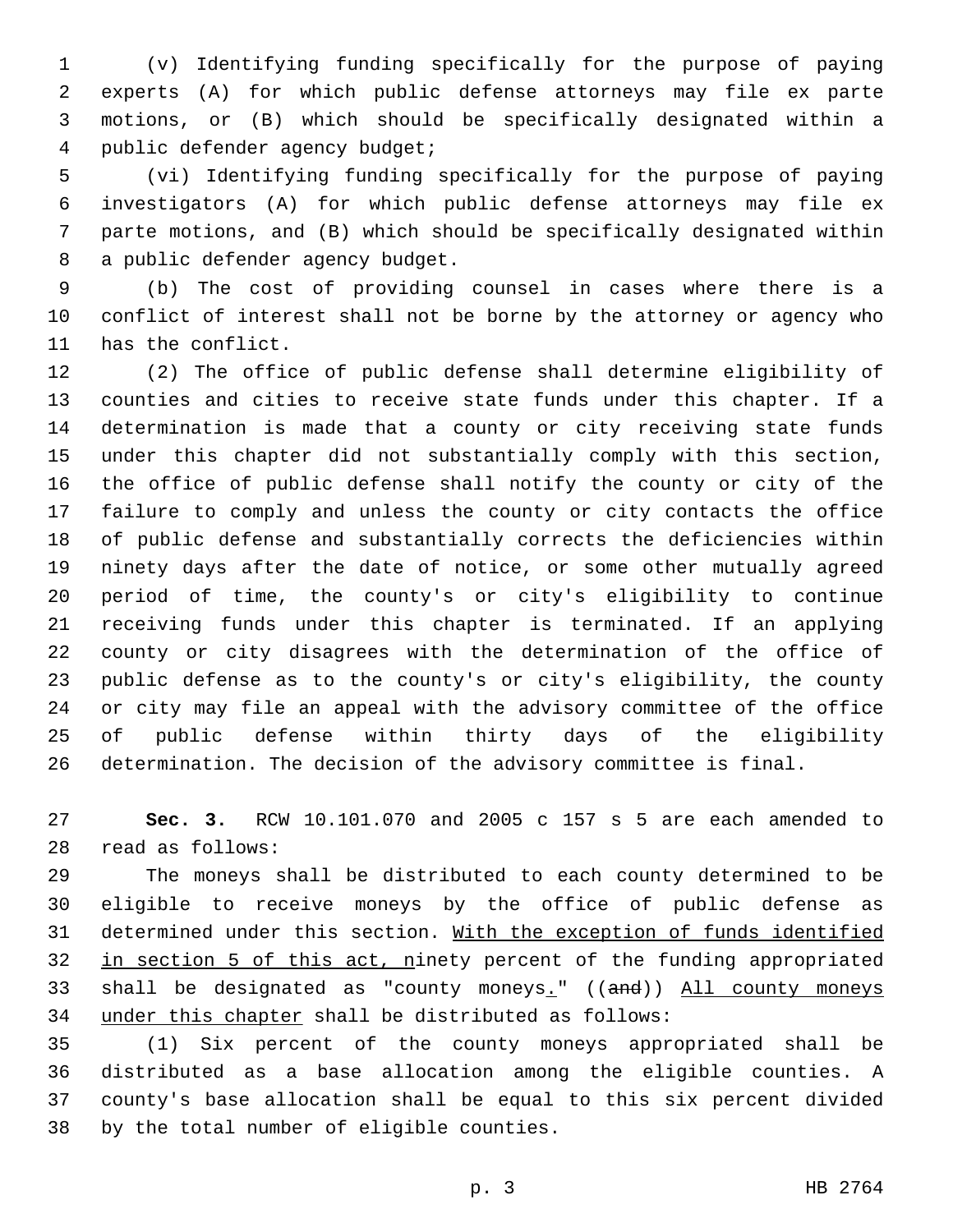(2) Ninety-four percent of the county moneys appropriated shall be distributed among the eligible counties as follows:

 (a) Fifty percent of this amount shall be distributed on a pro rata basis to each eligible county based upon the population of the county as a percentage of the total population of all eligible counties; and

 (b) Fifty percent of this amount shall be distributed on a pro rata basis to each eligible county based upon the annual number of criminal cases filed in the county superior court as a percentage of the total annual number of criminal cases filed in the superior 11 courts of all eligible counties.

12 (3) Under this section:

 (a) The population of the county is the most recent number 14 determined by the office of financial management;

 (b) The annual number of criminal cases filed in the county superior court is determined by the most recent annual report of the courts of Washington, as published by the office of the administrator 18 for the courts;

 (c) Distributions and eligibility for distributions in the 2005-2007 biennium shall be based on 2004 figures for the annual number of criminal cases that are filed as described under (b) of this subsection. Future distributions shall be based on the most recent figures for the annual number of criminal cases that are filed 24 as described under (b) of this subsection.

 **Sec. 4.** RCW 10.101.080 and 2007 c 59 s 1 are each amended to 26 read as follows:

 The moneys under RCW 10.101.050 shall be distributed to each city determined to be eligible under this section by the office of public defense. With the exception of funds identified in section 5 of this 30 act, ten percent of the funding appropriated shall be designated as "city moneys." ((and)) All city moneys under this chapter shall be 32 distributed as follows:

 (1) The office of public defense shall administer a grant program to select the cities eligible to receive city moneys. Incorporated cities may apply for grants. Applying cities must conform to the 36 requirements of RCW 10.101.050 and 10.101.060.

 (2) City moneys shall be distributed in a timely manner to 38 accomplish the goals of the grants.